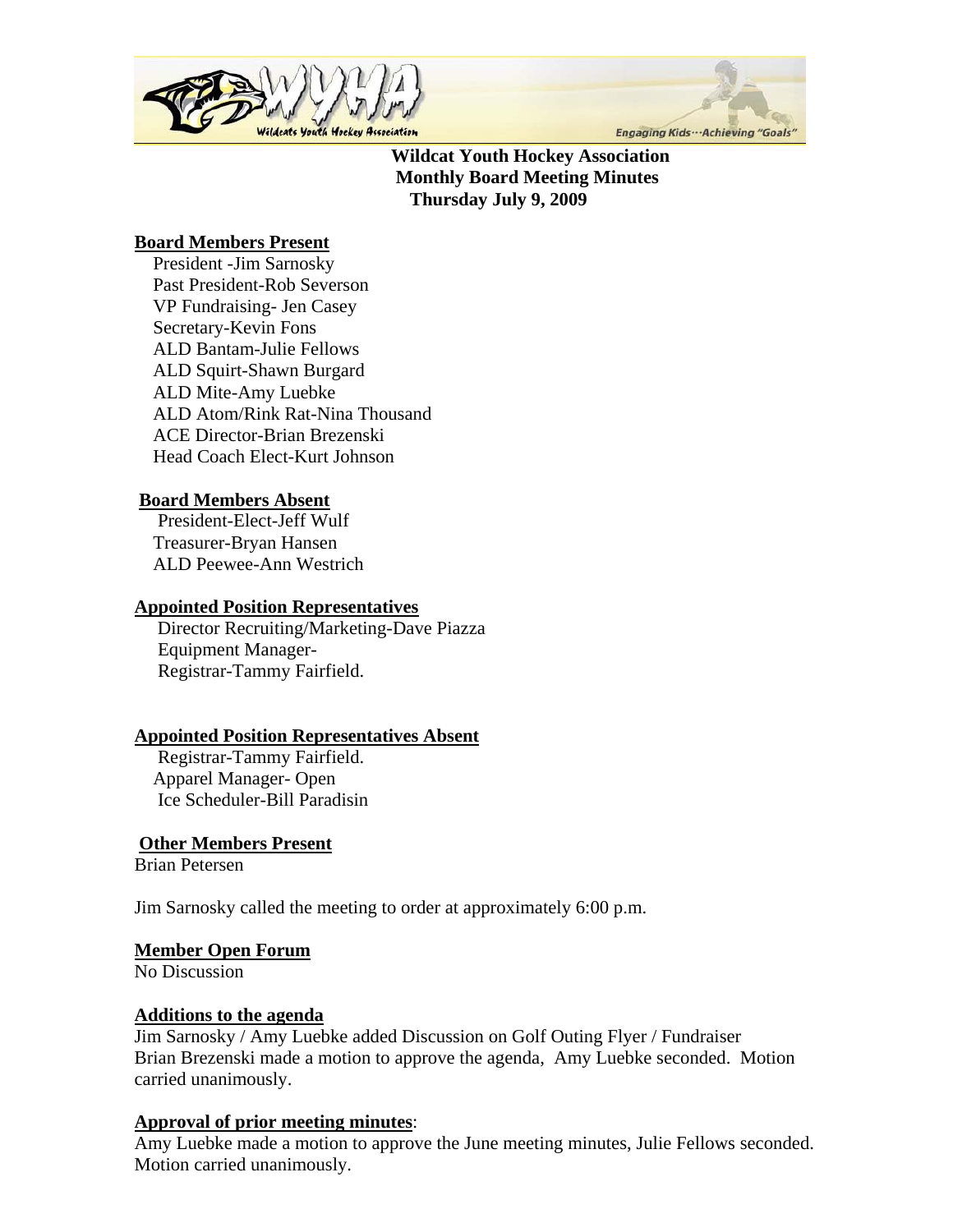## **Reports/updates**:

## **Treasurer's Report: Bryans report should be coming**

Added 1 Unpaid Bill

Amy Luebke made a motion to approve the list of unpaid bills, Nina Thousand seconded. Motion carried unanimously.

The Annual Budget meeting must take place before the August Board meeting and before Registration to set fees. A special Budget meeting will be scheduled with the executive board in the next two weeks.

#### **Equipment Report:**

Bryan Peterson for the open equipment manager position Amy Luebke made a motion to approve Bryan Peterson as the Equipment Manager, Brian Brezenski seconded. Motion carried unanimously.

## **Fundraising Report: Baseball Fundraiser – point person**

Still need a point person for the Baseball concession stand fundraiser and someone with a pickup truck to help out. Jen Casey will find someone.

Jen Casey and Jim Sarnosky will meet and review past fundraisers and look at look at what to do moving forward.

### **Apparel Report: position remains open**

Position remains open – Greg Werner has been trying to recruit someone.

#### **Registrar's Report:**

Nothing to report.

#### **Ice Scheduler's Report:**

| Rink                                                 | Practice Ice   | Game Ice   | Activity                             |
|------------------------------------------------------|----------------|------------|--------------------------------------|
| Verona                                               | N <sub>0</sub> | No.        |                                      |
| Hartmeyer                                            | No.            | Maybe      |                                      |
| McFarland                                            | Maybe          | Maybe      | Some prime, some non-prime available |
| Sun Prairie                                          | Unknown        | Unknown    |                                      |
| Oregon                                               | Unknown        | Unknown    | Meeting July 12th                    |
| MIA                                                  | N <sub>0</sub> | No.        | Waiting on call back                 |
| Dane County                                          | Probably       | Probably   | Unknown until September              |
| Sauk                                                 | <b>Yes</b>     | <b>Yes</b> | We have procured time.               |
| Cap Ice                                              | Maybe          | Probably   | Waiting on call back                 |
| Tryouts at Sauk Weekend of October 3 <sup>rd</sup> . |                |            |                                      |

#### **Bantam ALD Report:**

Nothing to report.

**Peewee ALD Report:** Nothing to report.

**Squirt ALD Report:**

Nothing to report.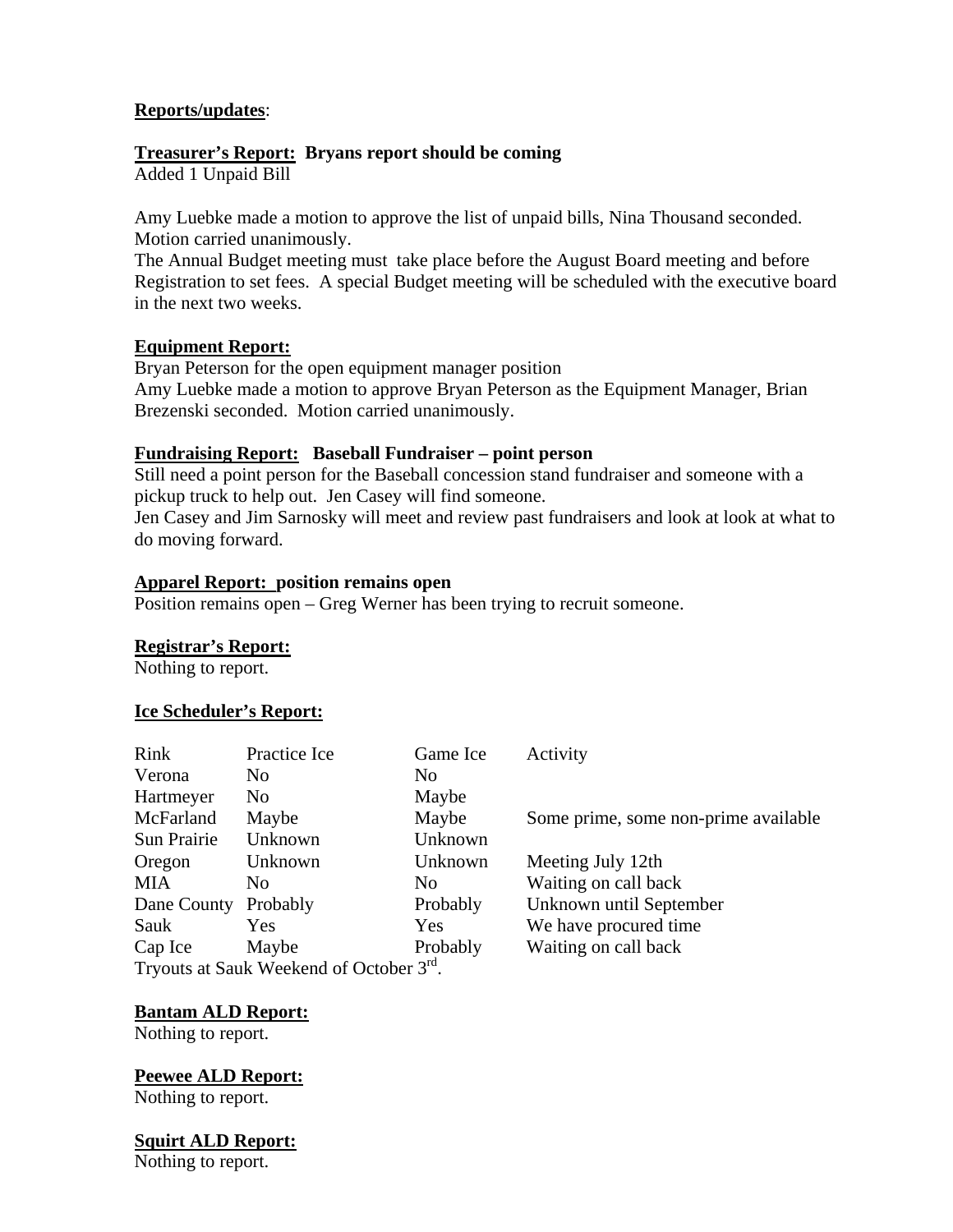## **Mite ALD Report:**

Nothing to report.

#### **Atom/Rink Rat ALD Report:**

Nothing to report.

### **Marketing Director/LTP Report: Dave Piazza**

 Interest from a LTP coach, still need a coach for the bigger kids LTP will be on Sunday afternoons at Hartmeyer, need to finalize time. Amy Luebke made a motion to approve the LTP cost of \$65 per session and \$120 for both sessions, Jen Casey Seconded. Motion passed unanimously. Dave Piazza will place an ad in the Waunakee, Deforest, Lodi and Poynette papers.

#### **ACE Director Report:**

Nothing to report.

#### **New Business**

WYHA Rink calls – reminder to finish making calls. Are the LTP / Atom players included in our organization percent commitment by the WDIR? We do not feel they should be.

In-Person / Online Registration - Tuesday July 28th, 5:30pm – 8:30pm.

Dave Piazza will place an ad in the Waunakee, Deforest, Lodi and Poynette papers ASAP for registration.

Tammy Fairfield will coordinate the times and get the guest login and password to setup the online registration at the Waunakee High School (room 1201 is reserved from 4:00pm to 9:00pm). Contact at High School: Jenny Wolff 849-2103

Other board members will be there to help.

Bring Jerseys for kids to try on to determine their sizes.

Get the list of available numbers and have ready at registration.

Online Registration – Nina Thousand / Bill Thousand will communicate when to test and questions. When ready we will announce to the organization and add to the webpage.

Golf Outing - Clarify if the volunteer hours are for entering a Foursome includes or does not include the member playing?

E-Mail the flyer out to everyone on the website and last years golfers. The stated volunteer hours were approved.

Newsletter – Can we e-mail blast a copy of the Newsletter each month? Work with Bill Thousand to get done.

#### **Old Business**

None

#### **Agenda Items for Future Meetings**

Total Hockey Association Discount WYHA Official Logo / Header Change to Game Jerseys from Waunakee Hockey to Wildcat Hockey

#### **Master Calendar**

\*Board Meeting Thursday August  $13<sup>th</sup>$  at 6:00 p.m. at Rex's Innkeeper Waunakee.